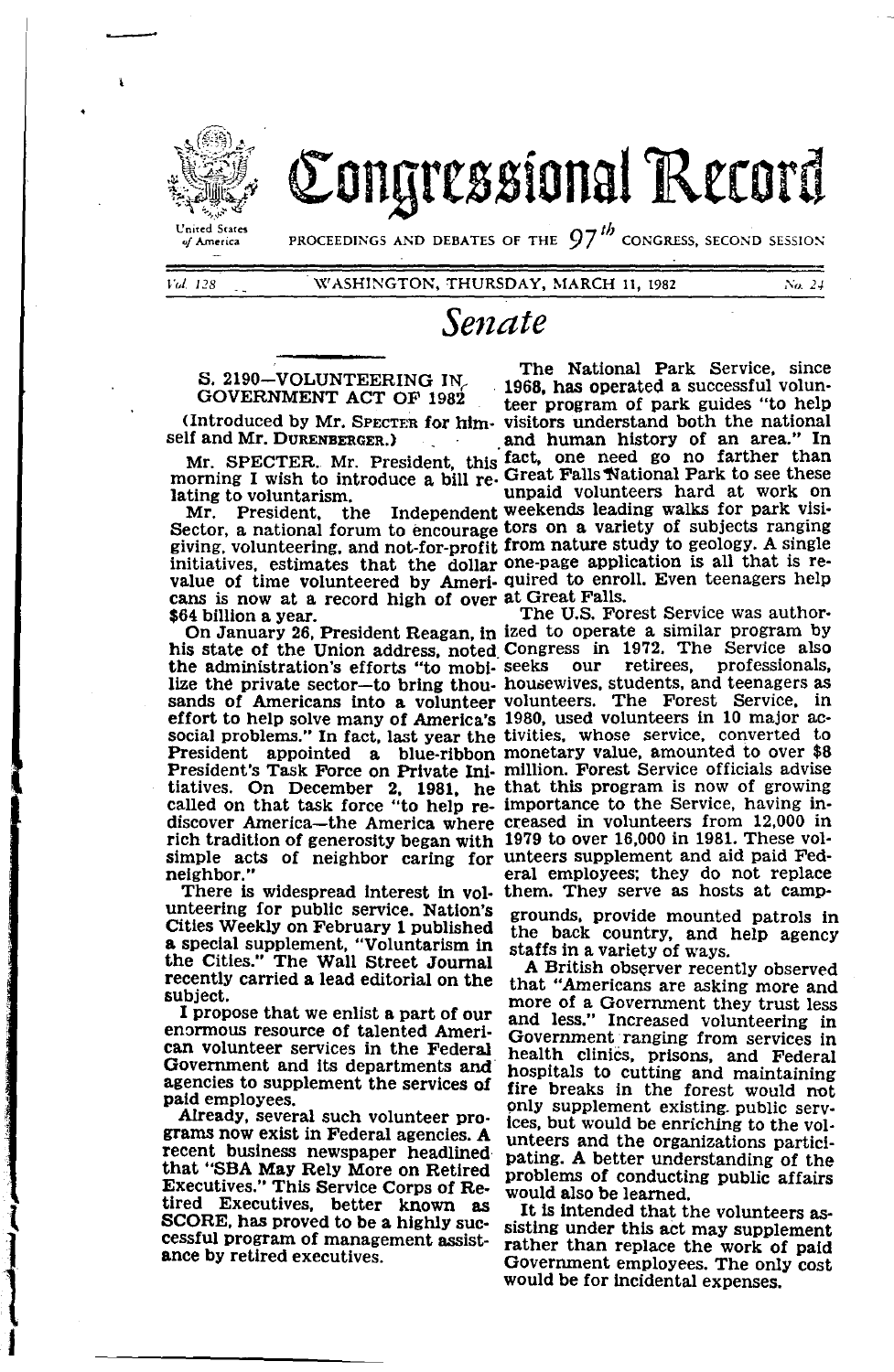The Volunteering in Government Act of 1982 would authorize and encourage Federal and civilian agencies to seek out volunteers as individuals and through nonprofit organizations to supplement a variety of Government services.

Mr. President, I ask unanimous consent that the bill be printed in the RECORD,

The PRESIDING OFFICER **<Mr.**  STEVENS). The bill will be received and appropriately referred; and, without objection, the bill will be printed in the RECORD.

The bill is as follows:

## S.2190

Representatives of the United States of a Federal employee.<br>America in Congress assembled, That this (c) For the purpo Act may be cited as the "Volunteering in Government Act of 1982".

expert abilities, both as individuals and as members of service organizations, are anxmembers of service organizations, are anx-<br>ions to assist the Government help other tion 8101 of title 5. United States Code, and

(2) many citizens desiring to provide such assistance are frustrated because of uncerassistance are frustrated because of uncer-<br>
SEC. 6. Nothing in this Act may be con-<br>
strued as modifying or superseding any

3679(b) of the Revised Statutes, the head of programs which is in effect immediated below that in the vertex of the United before the date of enactment of this Act. each department or agency of the United States is authorized, without regard to the SEC. 7. In carrying out the provisions of civil service classification laws, rules, or reg- this Act, each head of a department or civil service classification laws, rules, or reg-<br>ulations and without compensation, to recruit, train, and accept the services of volun- use in any fiscal year not to exceed 1 per-<br>teers for or in aid of any activity of the re- cent of the funds appropriated for administeers for or in aid of any activity of the respective department or agency which such trative or operating expenses of such de-<br>department or agency head determines is partment or agency for such fiscal year. department or agency head determines is partment or agency for such fiscal year.<br>appropriate for volunteer action. In deter-<br>SEC. 8. On January 1 of each odd-numappropriate for volunteer action. In deter- SEC. 8. On January 1 of each odd-num-<br>mining activities appropriate for volunteer bered year, the Director of the Office of mining activities appropriate for volunteer bered year, the Director of the Office of action under the preceding sentence, a head Personnel Management shall prepare and action under the preceding sentence, a head of a department or agency of the United transmit a report to the Congress on the States shall give priority, where applicable, progress achieved in implementation of this States shall give priority, where applicable, progress achieved in implementation of this to any activity relating to health clinics, Act. maintenance of trails and related facilities Mr. DURENBERGER. Mr. Presiin national parks and forests, schools, pris- dent, it is a pleasure to join my distin-<br>ons, veterans services, customs or immigra- guished colleague from Pennsylvania tion centers, treatment centers, housing, fi- $\frac{S}{100}$  Senator ARLEN SPECTER, in introducing nancial counseling, emergency services, or  $\frac{1}{10}$  cointains to normit, and ancourage

agency of the United States is authorized to Vantage of the great resource of volun-<br>enter into an agreement with any volunteer teer talent that exists in this country enter into an agreement with any volunteer organization which Is a nonprofit corpora- today. tion for the purpose of obtaining the serv-<br>ices of such nonprofit corporation for any dous attention in recent months, par-

agency which such department or agency and other institutions face the harsh head determines is appropriate for volun- reality of shrinking budgets and eroteer action. Such agreement may include an sion in purchasing power brought on agreement to lease a Federal structure at  $_{\text{hu} + \text{bat}}$  risgious thief inflation agre~ment to le~e a Federa.l structure at by that viscious thief inflation. nommal expense 1f such nonprofit corpora- . . • . tlon agrees to maintain such structure at its But Whi!e it has become fas~1onable

 $(3)$  No individual employed by a department or agency of the United States imme- a new phenonmenon, the fact is that diately before the date of enactment of this voluntariors is a the dittor of  $\mathbb{R}$ .  $f_{\text{net}}$  fixed a... a... a.  $\frac{d}{dt}$  and no service-type  $\frac{d}{dt}$  voluntarism is a tradition as old as our

 $(b)$  For purposes of subsection  $(a)$ , the term "volunteers" Includes Individuals or corporations described in section 50l(c)(3) of the Internal Revenue Code of 1954.

SEc. 4. The head of each department or agency of the United States is authorized to provide for expenses incidental to carrying out the activities described in section 3. including expenses for transportation, uniforms, lodging, and subsistence.·

SEC. 5. (a) Except as otherwise provided in this section, **a** volunteer shall not be deemed a Federal employee **and** shall not be subJect to the provisions of law relating to Federal employment, including those relating to hours of work, rates of compensation, leave, unemployment compensation. and Federal employee benefits.

(b) For purposes of the tort claim provisions of title 28 of the United States Code, **a**  Be it enacted by the Senate and House of volunteer under this Act shall be considered

(c) For the purposes of subchapter I of chapter 81 of title 5 of the United States overnment Act of 1982".<br>
Gode, relating to compensation to Federal<br>
GEC. 2. The Congress finds that—
employees for work injuries, volunteers SEC. 2. The Congress finds that—<br>(1) many citizens with a wide range of under this Act shall be deemed civil employunder this Act shall be deemed civil employ-<br>ees of the United States within the meaning tion 8101 of title 5, United States Code, and citizens in many ways; and the provisions of that subchapter shall<br>(2) many citizens desiring to provide such apply.

that the vertex on how to assist.<br>the strued as modifying or superseding any<br>Sec. 3. (a)(1) Notwithstanding section other provision of law relating to volunteer other provision of law relating to volunteer<br>programs which is in effect immediately

agency of the United States is authorized to use in any fiscal year not to exceed 1 per-

guished colleague from Pennsylvania, hancellar counselling, emergency services, or legislation to permit and encourage law enforcement.<br>(2) The head of each department or the Federal Government to take ad-(2) The head of each department or the Federal Government to take ad-<br>gency of the United States is authorized to Vantage of the great resource of volun-

lces of such nonprofit corporation for any dous attention in recent months, par-<br>activity of the respective department or tioularly as we have seen government ticularly as we have seen government

own expense.<br>
own expense.<br>
(3) No individual employed by a depart- cause of voluntarism as though it were

contract in effect immediately before the Nation. Our independence was won by date of enactment of this Act may be Im- volunteers; our most Important social paired as a result of the exercise of the  $au$ - $\vert$ changes have come when volunteers thorities contained in this subsection. **recognized a** need and started a reform recognized a need and started a reform movement; and during much of this